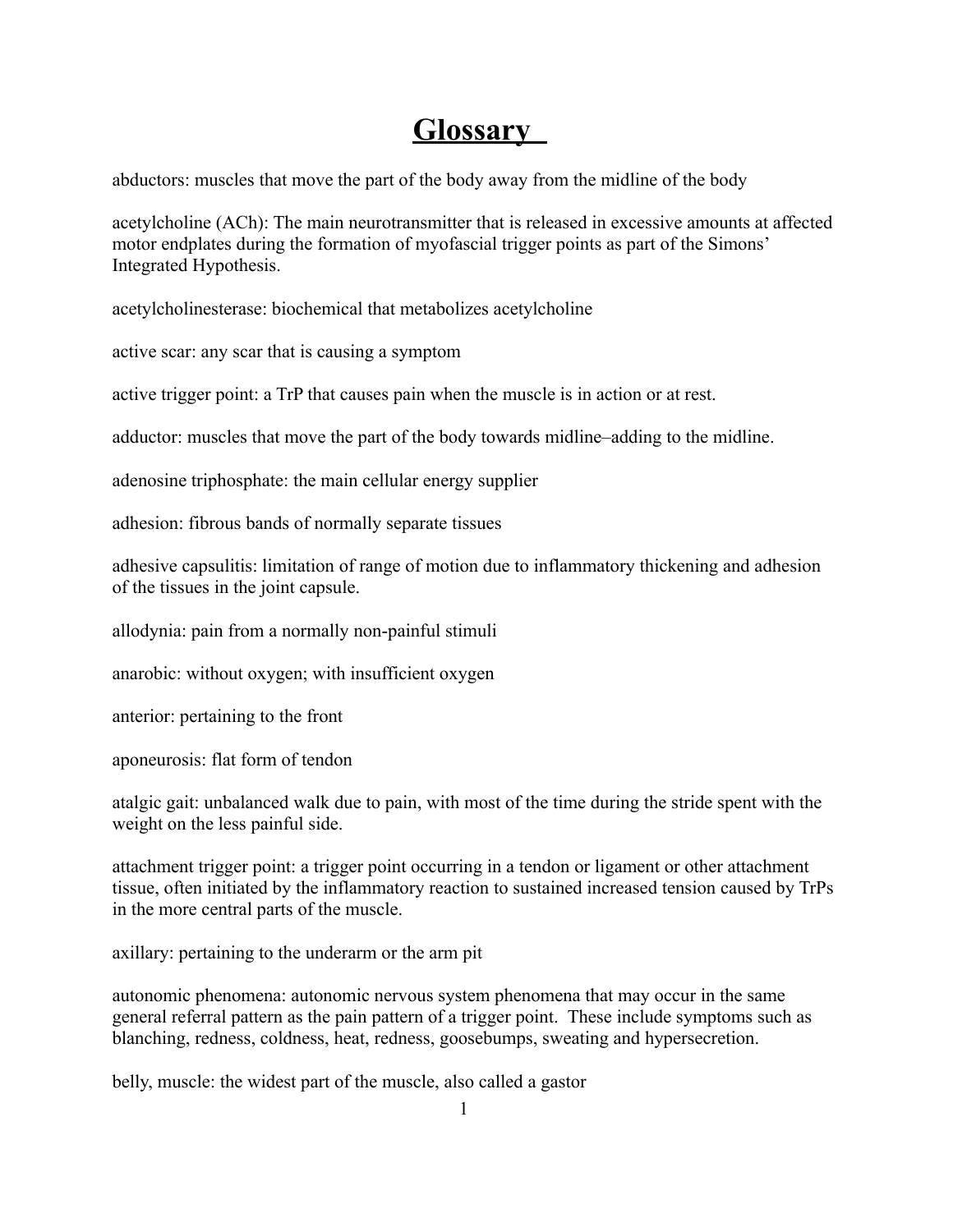bruxism: clenching or grinding of the teeth

calcification: process of tissue hardening by mineral salts deposition

cartilage: firm, nonvascular type of connective tissue

central nervous system: (CNS) brain and spinal cord

cervicogenic: generated in the neck

chronic: long-standing or recurring, but not necessarily irreversible

composite pain pattern: referral pattern from multiple, often overlapping TrPs.

contract-release: gentle voluntary muscle contraction immediately followed by relaxation coupled with muscle lengthening

contraction: deliberate shortening of a muscle by electrical motor unit potentials, as opposed to contracture

contraction nodule (or knot): nodules composed of clusters of TrPs

contracture: sustained physiological muscle shortening in the absence of electrical motor unit potentials

dermographia: a condition in which you can write on your skin with your finger.

dorsiflexion: turning the foot or toes upward

dry needling: use of solid needless for pain therapy, rather than injecting anesthetic.

dysethesia: an abnormal sensation, often unpleasant, and sometimes in the absence of stimulation

dynamic: moving, as opposed to static

dyspareunia: painful menstruation

dyspnea: shortness of breath

end plate: the end of a motor nerve fiber

excitotoxin: biochemical that bind to specific receptors and can cause cellular toxicity

extraocular: outside the eye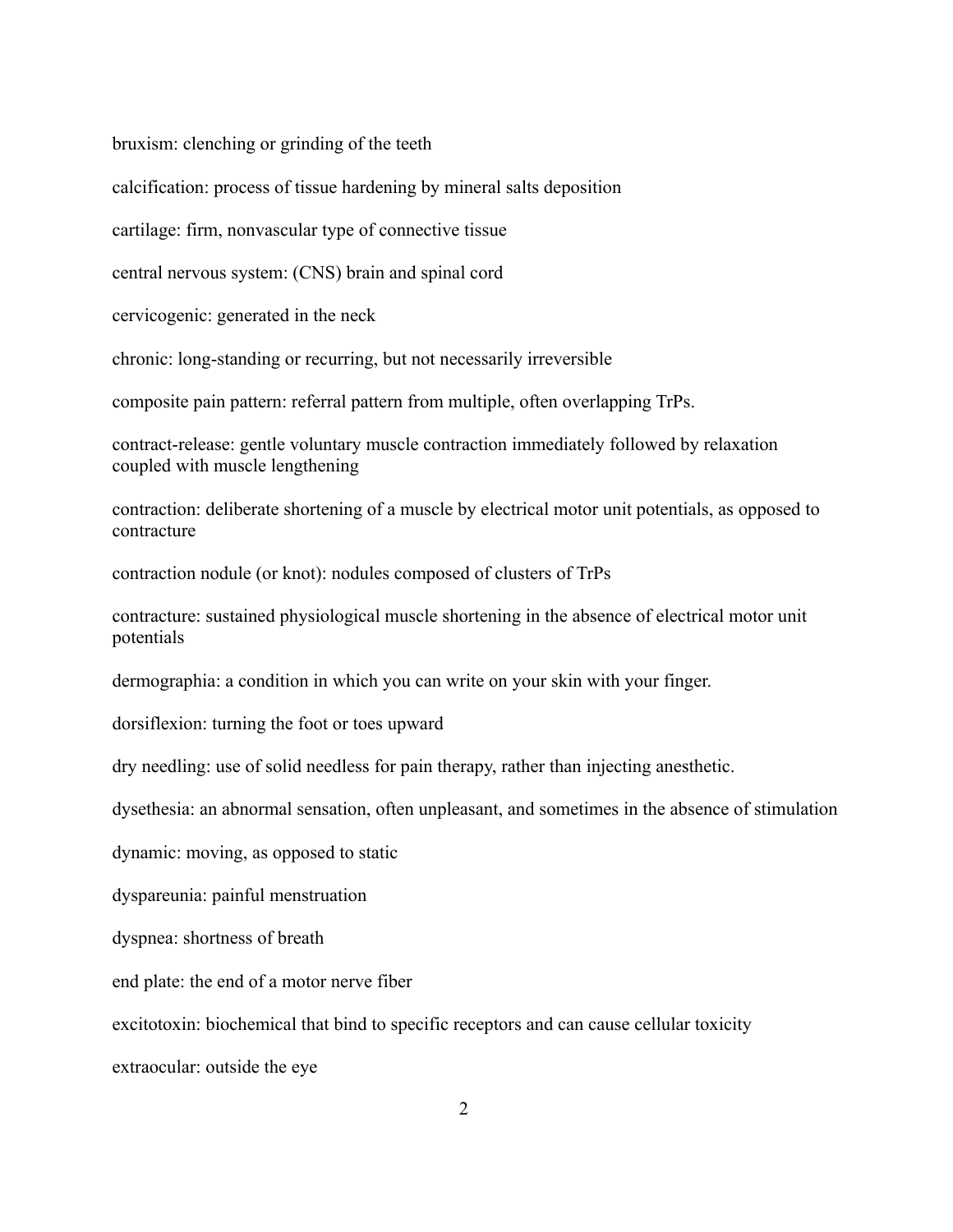extrinsic muscles: muscles that originate outside the base structure and attach on to that structure

facet: posterior vertebral joints, also called zygapophyseal joints

facilitation: a process or activity that makes events more easily repeatable

failed surgical back: the symptoms remain or increase in spite of back surgery

fascia: the 3-dimensional integrative matrix that encloses and connects body structures from the cellular to organ and muscle level.

flexion: bending of hinge joints

foot drop and foot slap: gait dysfunctions that describe the failure of the foot to clear the floor during the stride.

gait: manner of walk

gait cycle: the cycle of stride between the heel strike of one foot to the next heel-strike of the same foot

gastor: another word for belly, such as the belly of a muscle

girdle (pelvic girdle, shoulder girdle): In anatomy, a "girdle" refers to any structure that acts like a belt. For example, the shoulder girdle refers to the bony ring and surrounding connective tissues that attach and support the shoulder.

goniometer: an instrument that measures angles, used in range of motion testing and documentation.

HPA axis- the balance among the hypothalamus, pituitary and adrenal hormones.

hyperalgesia: amplified pain reaction to a normally painful stimuli

hyperesthesia: increased sensitivity to stimulation

hyperlax–another term for hypermobile

hypothyroid: inadequate amount of bioavailable thyroid hormone

idiopathic: of unknown cause

insulin resistance: condition in which insulin is less and less able to metabolize glucose–the body becomes resistant to the normal effect of the insulin.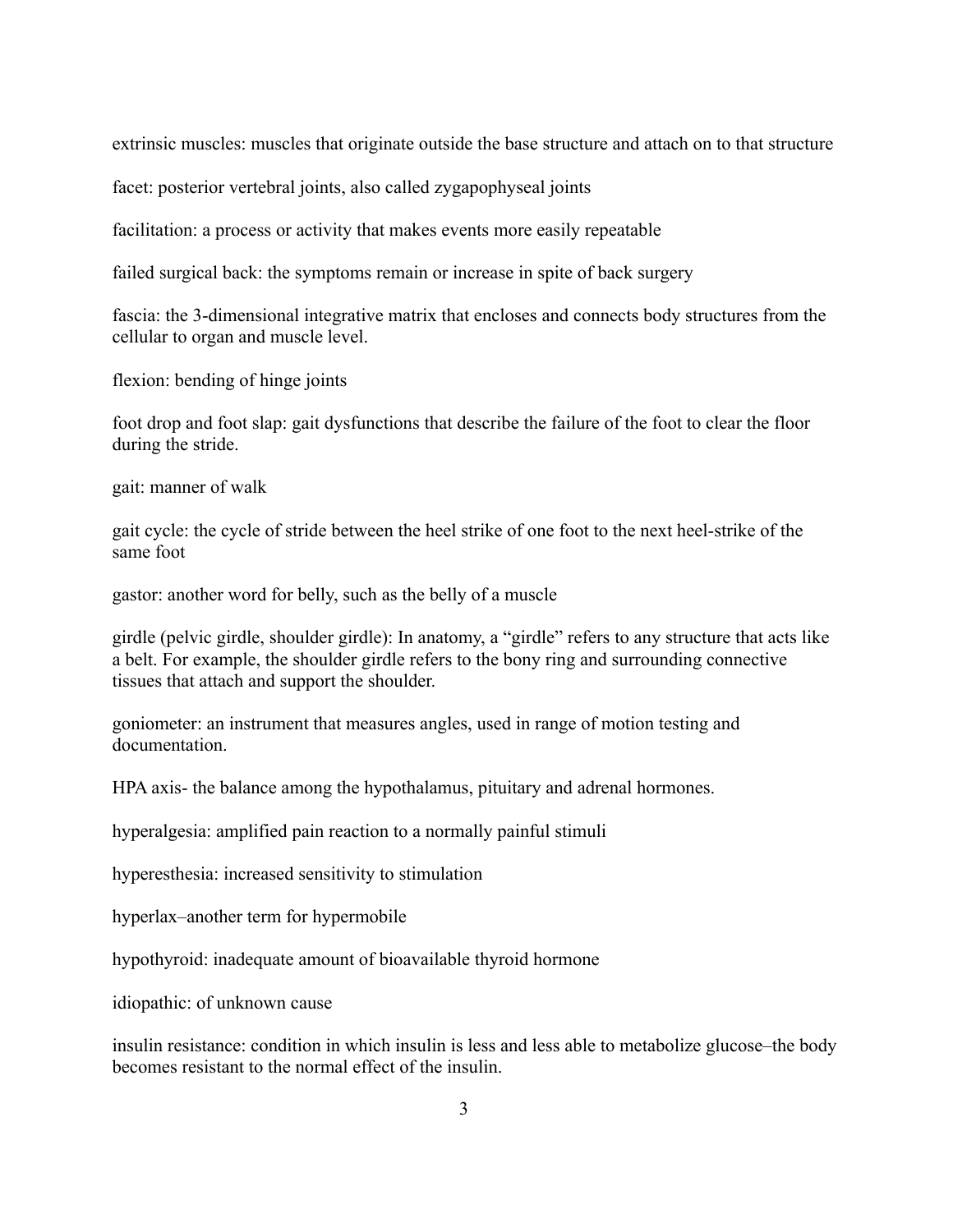intrinsic muscles: muscles with both ends attached to the base structure

involved muscle: muscle with one or more TrPs

kinesiophobia: the fear of certain movements

kinetic: movement or motion

kinetic chain (or line): an anatomical chain of muscles and other tissue, linked through the fascia, that works together to produce movement

latent myofascial trigger point: a TrP that causes pain when the muscle is in action

lateral: to the side

local twitch response: this is a prolonged contraction of the taut band muscle fibers associated with a myofascial TrP.

lumbar: low back

matrix: network

mediolateral: center to side

meralgia paresthetica: unusual sensations in the outer thigh, such as itch, tingling, a feeling of trickling water on the skin, or of ants crawling under the skin.

microcirculation: circulation in the smallest blood vessels, such as the capillaries.

microadhesions: minute areas of stuck tissue.

myalgia: muscle pain

myofascia: fascia of the muscle

myofascia trigger point: a hyper irritable spot in skeletal muscle associated with a hypersentitive contraction nodule in a taut band.

myogenic: muscle-generated

neurotransmitter: informational biochemical released from one cell to transfer a message across the gap to another cell.

palpation: the act of touching with intent to diagnose or discover. Taking a pulse is a type of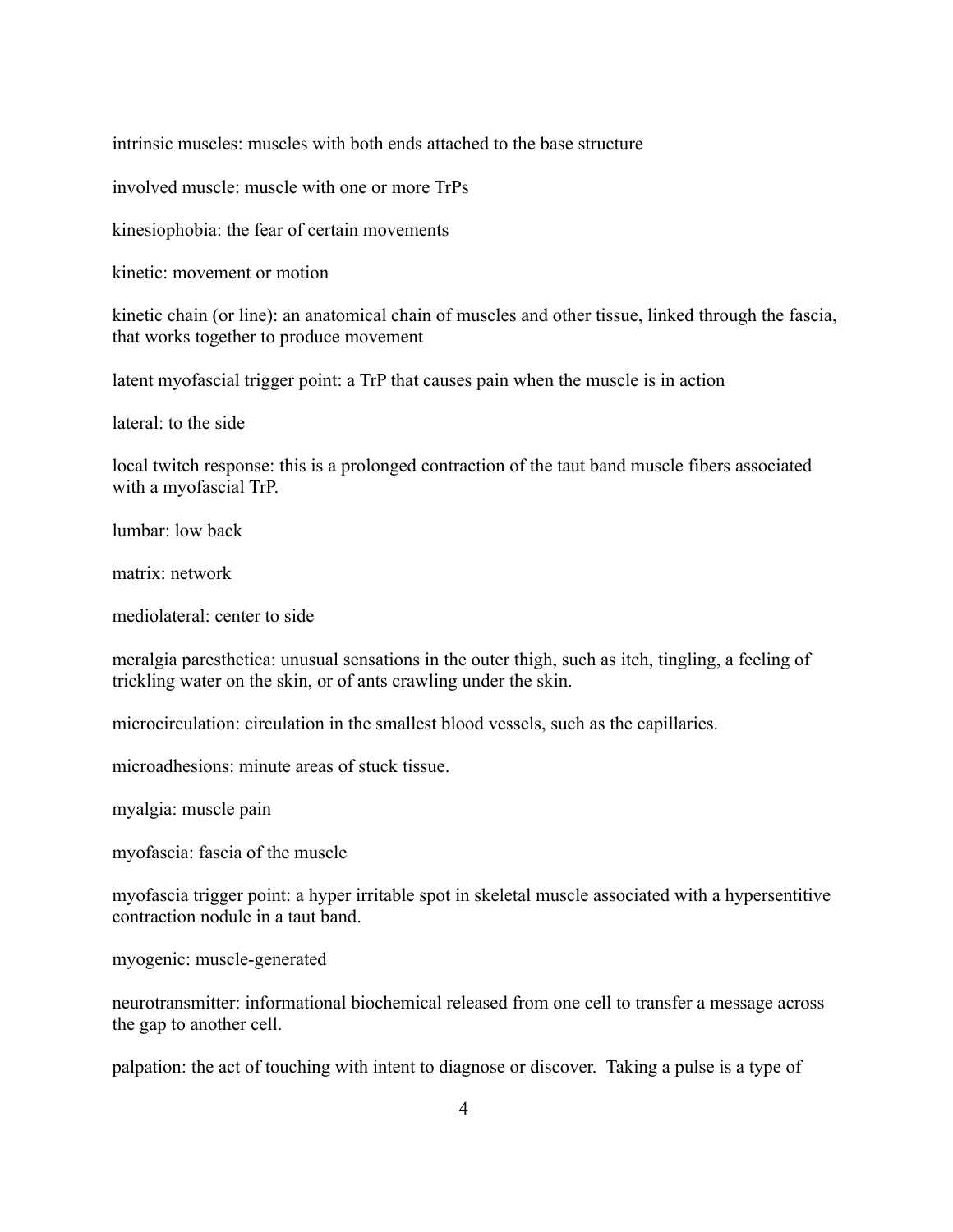palpation.

paradoxical respiration: this is a for of breathing wherein the chest expands and the belly contracts when you breath in. During healthy "belly breathing," the belly expands as the breath is drawn in, and contracts during exhalation.

parethesias: abnormal sensations, including: prickling, burning, tingling or numbness

perineum: area between genitals and anus

periosteum: fibrous membrane covering the bone except for the joint cartilage.

pH: simplified, it is a shorthand for the acid base balance, with 7 being neutral and the loser the number, the more acidic the solution.

physiatrists: in the USA, they are specialists in rehabilitation and physical medicine.

piezoelectric: the ability to generate and conduct electrical fields

plantar fasciitis: inflammation of the plantar fascia

posterior: to the back

postprandial: after a meal

proprioception: the ability to recognize where one part of the body is in relation to other parts, and to the world around them.

range of motion (ROM): the distance and a joint can move from flexed to extended position. Active ROM is caused by the patient's muscle contraction. Passive ROM is generated by another person moving the muscles.

reactive cramp: a muscle cramp caused by its reaction to the release of another muscle.

receptor: any type (sensory, motor, etc.) of nerve endings

referral pattern: specific pattern of pain and/or other symptoms caused by a specific trigger point

rotoscoliosis: scoliosis that includes a component of rotational curvature around the spinal

sarcomere: the basic contractile unit of striated muscle

satellite trigger point: a TrP formed due to the mechanical or neurogenic activity of another TrP.

sciatica: low back and hip pain that radiates down the back of the thigh into the calf. This is a